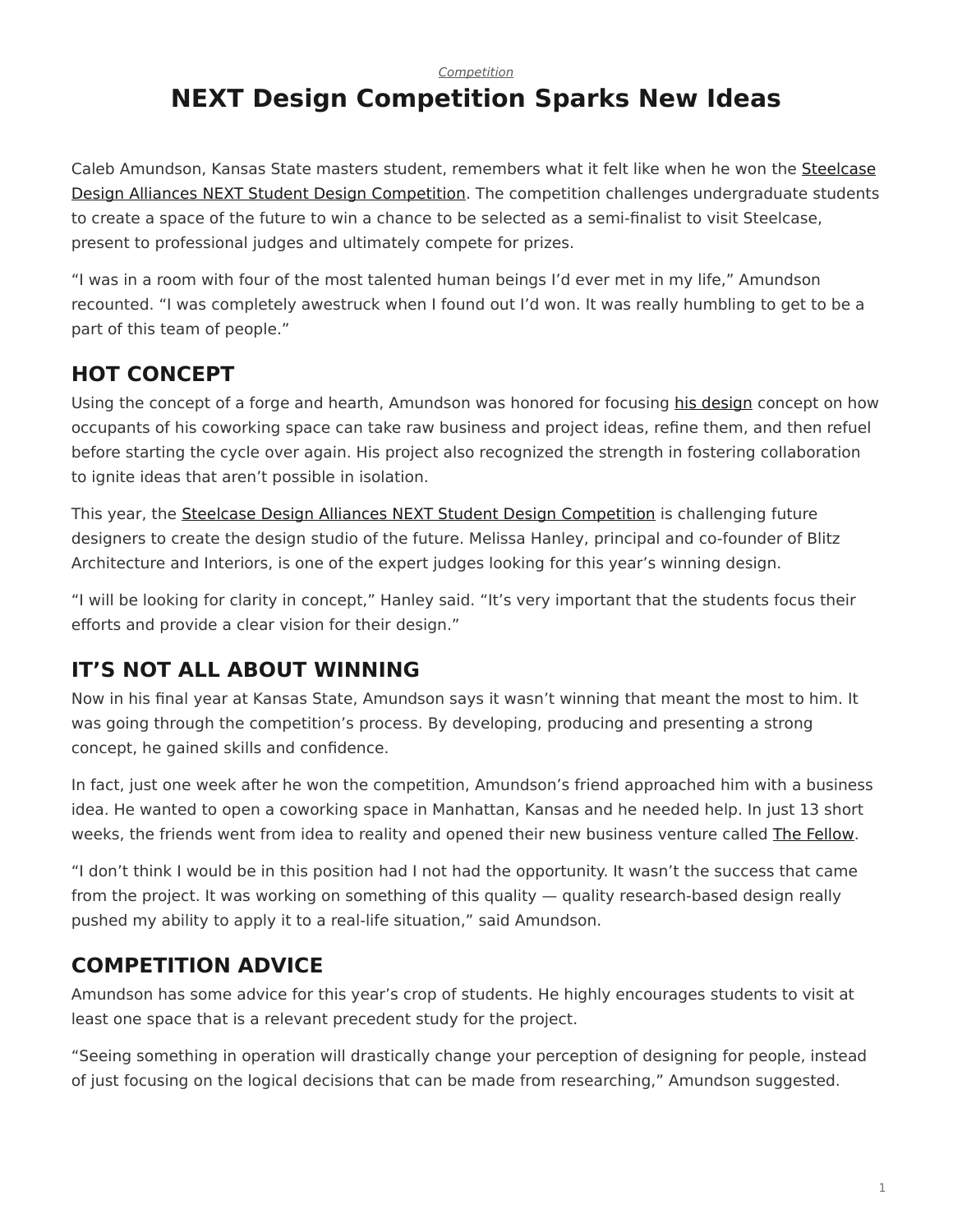He stresses the importance of having a really strong concept and practicing your presentation to peers and professors who will give you honest critique. He also says it's a great idea to reach out to professionals you know in the industry to help with feedback and to push the design further.

Hanley has some advice as well. She knows narrowing down a number of iterations to one good idea is challenging. "Edit," she said simply. "It is the hardest thing to do, even as seasoned practitioners, but it is vital to a project's clarity and, often, beauty to be as reductionist as possible in the process to ensure all of the design moves are supporting the project concept."

For more information on the Steelcase Design Alliances NEXT Student Design Competition including frequently asked questions and official rules, [click here](https://www.steelcase.com/discover/information/architects-and-designers/next-student-design-competition/). Submissions are due December 9.

Caleb Amundson is working on his thesis program at Kansas State for his masters program in interior architecture and product design. He previously won the Steelcase Design Alliances NEXT Student Design Competition and he co-owns The Fellow, a coworking space in Manhattan, Kansas.

Melissa is the principal and co-founder of Blitz, an architecture and design practice based in San Francisco. She is one of the judges for the upcoming cycle of the Steelcase Design Alliances NEXT Student Design Competition.

#### **[Rebecca Charbauski](https://www.steelcase.com/research/articles/author/rcharbausteelcase-com/) Senior Communications Specialist**

Rebecca, an Emmy-winning journalist, reports on global research impacting the places where people work, learn and heal. Over her career, Rebecca spent 17 years covering local and national news events on television and a variety of digital platforms. She directed a digital news group in Kansas City for three years before becoming news director in Grand Rapids, Michigan for more than five years. Prior to Steelcase, Rebecca worked with one of the four largest media groups in the United States to coordinate news coverage among 48 newsrooms from the east to west coast.

**[+About Steelcase](https://www.steelcase.com/discover/steelcase/our-company/)**

**[+Customer Care](#page-0-0)**